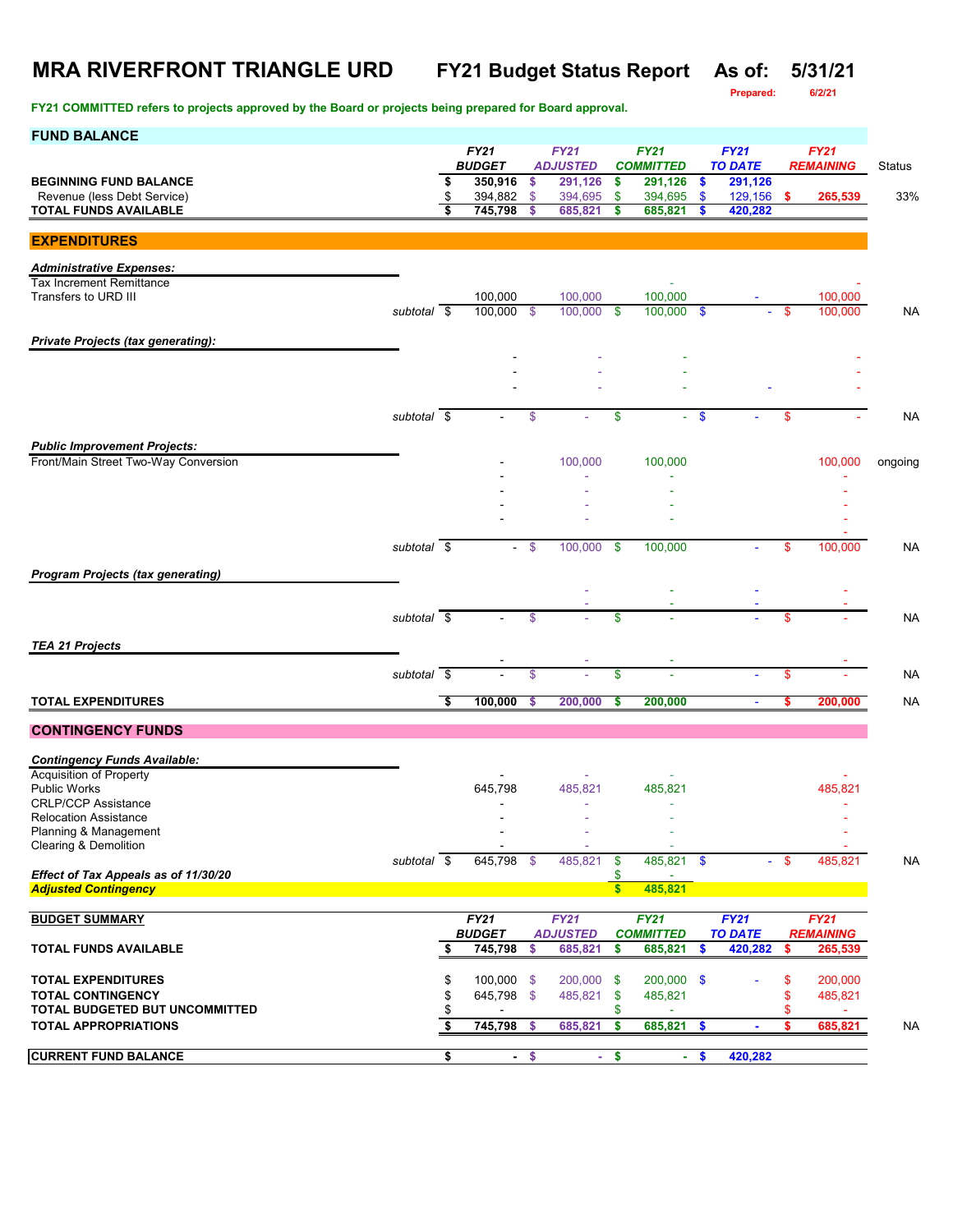### **MRA FRONT ST URD FY21 Budget Status Report As of: 5/31/21**

**Prepared: 6/13/21**

| <b>FUND BALANCE</b>                                                                                                                        |          |                    |                    |                            |                           |                             |               |                      |      |                  |                       |
|--------------------------------------------------------------------------------------------------------------------------------------------|----------|--------------------|--------------------|----------------------------|---------------------------|-----------------------------|---------------|----------------------|------|------------------|-----------------------|
|                                                                                                                                            |          | <b>FY21</b>        |                    | <b>FY21</b>                |                           | <b>FY21</b>                 |               | <b>FY21</b>          |      | <b>FY21</b>      |                       |
|                                                                                                                                            |          | <b>BUDGET</b>      |                    | <b>ADJUSTED</b><br>647,780 |                           | <b>COMMITTED</b><br>647,780 |               | <b>TO DATE</b>       |      | <b>REMAINING</b> | Status                |
| <b>BEGINNING FUND BALANCE</b><br>Revenue (less Debt Service)                                                                               | \$<br>\$ | 447,600<br>727,887 | \$.<br>\$          | 2,613,421                  | \$<br>\$                  | 2,613,421                   | \$<br>\$      | 647,780<br>2,010,358 | - \$ | 603,063          | 77%                   |
| <b>TOTAL FUNDS AVAILABLE</b>                                                                                                               | \$       | 1,175,487          |                    | 3,261,201                  | \$                        | 3,261,201                   |               | 2,658,138            |      |                  |                       |
|                                                                                                                                            |          |                    |                    |                            |                           |                             |               |                      |      |                  |                       |
| <b>EXPENDITURES</b>                                                                                                                        |          |                    |                    |                            |                           |                             |               |                      |      |                  |                       |
| <b>Administrative Expenses:</b>                                                                                                            |          |                    |                    |                            |                           |                             |               |                      |      |                  |                       |
| Transfers to URD III                                                                                                                       |          |                    |                    |                            |                           |                             |               |                      |      |                  |                       |
| subtotal \$                                                                                                                                |          |                    | $\mathbf{\hat{s}}$ |                            | $\mathbf{\$}$             |                             | $\mathbf{\$}$ |                      | -\$  |                  | NA                    |
|                                                                                                                                            |          |                    |                    |                            |                           |                             |               |                      |      |                  |                       |
| Private Projects (tax generating):                                                                                                         |          |                    |                    |                            |                           |                             |               |                      |      |                  |                       |
| AC by Marriott Hotel - 175 Pattee St - \$1,886,105 TIB<br>AC by Marriott - Series 2021 - \$1,886,105 TIB - COI                             |          |                    |                    | 1,886,105                  |                           | 1,886,105                   |               | 1,886,105            |      |                  | done                  |
| Levasseur Street Townhomes - 304 Levasseur St                                                                                              |          | 6,956              |                    | 18,000<br>6,956            |                           | 18,000<br>6,956             |               | 18,000               |      |                  | done<br>6,956 ongoing |
| Union Block Restoration - 127 East Main                                                                                                    |          | 579,858            |                    | 579,858                    |                           | 579,858                     |               |                      |      |                  | 579,858 ongoing       |
| Union Block Restoration - 127 East Main - Add'l Amt \$125k (FY22 & FY                                                                      |          |                    |                    |                            |                           |                             |               |                      |      |                  | ongoing               |
| Wren Hotel - 201 E Main St - \$587,212 when available                                                                                      |          | 488,673            |                    | 587,212                    |                           | 587,212                     |               |                      |      |                  | 587,212 ongoing       |
|                                                                                                                                            |          |                    |                    |                            |                           |                             |               |                      |      |                  |                       |
|                                                                                                                                            |          |                    |                    |                            |                           |                             |               |                      |      |                  |                       |
| subtotal \$                                                                                                                                |          | 1,075,487 \$       |                    | 3,078,131 \$               |                           | 3,078,131                   | $\mathbf{\$}$ | $1,904,105$ \$       |      | 1,174,026        | 62%                   |
|                                                                                                                                            |          |                    |                    |                            |                           |                             |               |                      |      |                  |                       |
| <b>Public Improvement Projects:</b>                                                                                                        |          |                    |                    |                            |                           |                             |               |                      |      |                  |                       |
| Front/Main Street Two-Way Conversion (\$100k in FY22 Budget)<br>Missoula Public Library - \$500K total; \$225K remain for FY21+; up to \$1 |          |                    |                    |                            |                           | 75,000                      |               | 75,000               |      |                  | ongoing               |
| Payne/Library Block - Redevelopment Plan                                                                                                   |          | 75,000<br>25,000   |                    | 75,000<br>25,000           |                           | 25,000                      |               |                      |      | 25,000           | ongoing<br>ongoing    |
|                                                                                                                                            |          |                    |                    |                            |                           |                             |               |                      |      |                  |                       |
| subtotal \$                                                                                                                                |          | 100,000 \$         |                    | 100,000 \$                 |                           | 100,000                     |               | 75,000 \$            |      | 25,000           | 75%                   |
|                                                                                                                                            |          |                    |                    |                            |                           |                             |               |                      |      |                  |                       |
| <b>Program Projects (tax generating)</b>                                                                                                   |          |                    |                    |                            |                           |                             |               |                      |      |                  |                       |
|                                                                                                                                            |          |                    |                    |                            |                           |                             |               |                      |      |                  |                       |
| subtotal $\sqrt{s}$                                                                                                                        |          |                    | \$                 |                            | \$                        |                             |               |                      | \$   |                  | <b>NA</b>             |
|                                                                                                                                            |          |                    |                    |                            |                           |                             |               |                      |      |                  |                       |
| <b>MAP-21 Projects</b>                                                                                                                     |          |                    |                    |                            |                           |                             |               |                      |      |                  |                       |
|                                                                                                                                            |          |                    |                    |                            |                           |                             |               |                      |      |                  |                       |
| subtotal \$                                                                                                                                |          |                    | \$                 |                            | \$                        |                             |               |                      | \$   |                  | <b>NA</b>             |
| <b>TOTAL EXPENDITURES</b>                                                                                                                  | \$       | 1,175,487          | \$                 | 3,178,131                  | s                         | 3,178,131                   |               | 1,979,105            | \$   | 1,199,026        | 62%                   |
|                                                                                                                                            |          |                    |                    |                            |                           |                             |               |                      |      |                  |                       |
| <b>CONTINGENCY FUNDS</b>                                                                                                                   |          |                    |                    |                            |                           |                             |               |                      |      |                  |                       |
| <b>Contingency Funds Available:</b>                                                                                                        |          |                    |                    |                            |                           |                             |               |                      |      |                  |                       |
| <b>Acquisition of Property</b>                                                                                                             |          |                    |                    |                            |                           |                             |               |                      |      |                  |                       |
| <b>Public Works</b>                                                                                                                        |          |                    |                    | 83,070                     |                           | 83,070                      |               |                      |      | 83,070           |                       |
| <b>CRLP/CCP Assistance</b>                                                                                                                 |          |                    |                    |                            |                           |                             |               |                      |      |                  |                       |
| <b>Relocation Assistance</b>                                                                                                               |          |                    |                    |                            |                           |                             |               |                      |      |                  |                       |
| Planning & Management                                                                                                                      |          |                    |                    |                            |                           |                             |               |                      |      |                  |                       |
| Clearing & Demolition                                                                                                                      |          |                    |                    |                            |                           |                             |               |                      |      |                  |                       |
| subtotal \$                                                                                                                                |          |                    | - \$               | 83,070                     | -\$                       | 83,070 \$                   |               |                      | - \$ | 83,070           |                       |
| Effect of Tax Appeals as of 11/30/20                                                                                                       |          |                    |                    |                            | \$                        | (48, 646)                   |               |                      |      |                  |                       |
| <b>Adjusted Contingency</b>                                                                                                                |          |                    |                    |                            | $\mathbf{s}$              | 34,424                      |               |                      |      |                  |                       |
| <b>BUDGET SUMMARY</b>                                                                                                                      |          | FY21               |                    | <b>FY21</b>                |                           | <b>FY21</b>                 |               | <b>FY21</b>          |      | <b>FY21</b>      |                       |
|                                                                                                                                            |          | <b>BUDGET</b>      |                    | <b>ADJUSTED</b>            |                           | <b>COMMITTED</b>            |               | <b>TO DATE</b>       |      | <b>REMAINING</b> |                       |
| <b>TOTAL FUNDS AVAILABLE</b>                                                                                                               |          | 1,175,487          | S                  | 3,261,201                  | \$                        | 3,261,201                   | \$            | 2,658,138            | S    | 603,063          |                       |
|                                                                                                                                            |          |                    |                    |                            |                           |                             |               |                      |      |                  |                       |
| <b>TOTAL EXPENDITURES</b>                                                                                                                  | S        | 1,175,487          | \$                 | 3,178,131                  | - \$                      | 3,178,131                   | \$            | 1,979,105            | \$   | 1,199,026        |                       |
| <b>TOTAL CONTINGENCY</b>                                                                                                                   | \$       |                    | \$                 | 83,070                     | $\boldsymbol{\mathsf{s}}$ | 83,070                      |               |                      | \$   | 83,070           |                       |
| TOTAL BUDGETED BUT UNCOMMITTED                                                                                                             | \$       |                    |                    |                            | \$                        |                             |               |                      | \$   |                  |                       |
| <b>TOTAL APPROPRIATIONS</b>                                                                                                                | \$       | 1,175,487          | S                  | 3,261,201                  | \$                        | 3,261,201                   | \$            | 1,979,105            | \$   | 1,282,096        | 61%                   |
|                                                                                                                                            |          |                    |                    |                            |                           |                             |               |                      |      |                  |                       |
| <b>CURRENT FUND BALANCE</b>                                                                                                                | \$       | $\blacksquare$     | $\frac{1}{2}$      | $\sim$                     | \$                        | $\blacksquare$              | \$            | 679,033              |      |                  |                       |
| <b>CONTINGENCY REMAINING + PROJECT SAVINGS</b>                                                                                             |          |                    |                    |                            |                           |                             |               |                      | s.   | 34,424           |                       |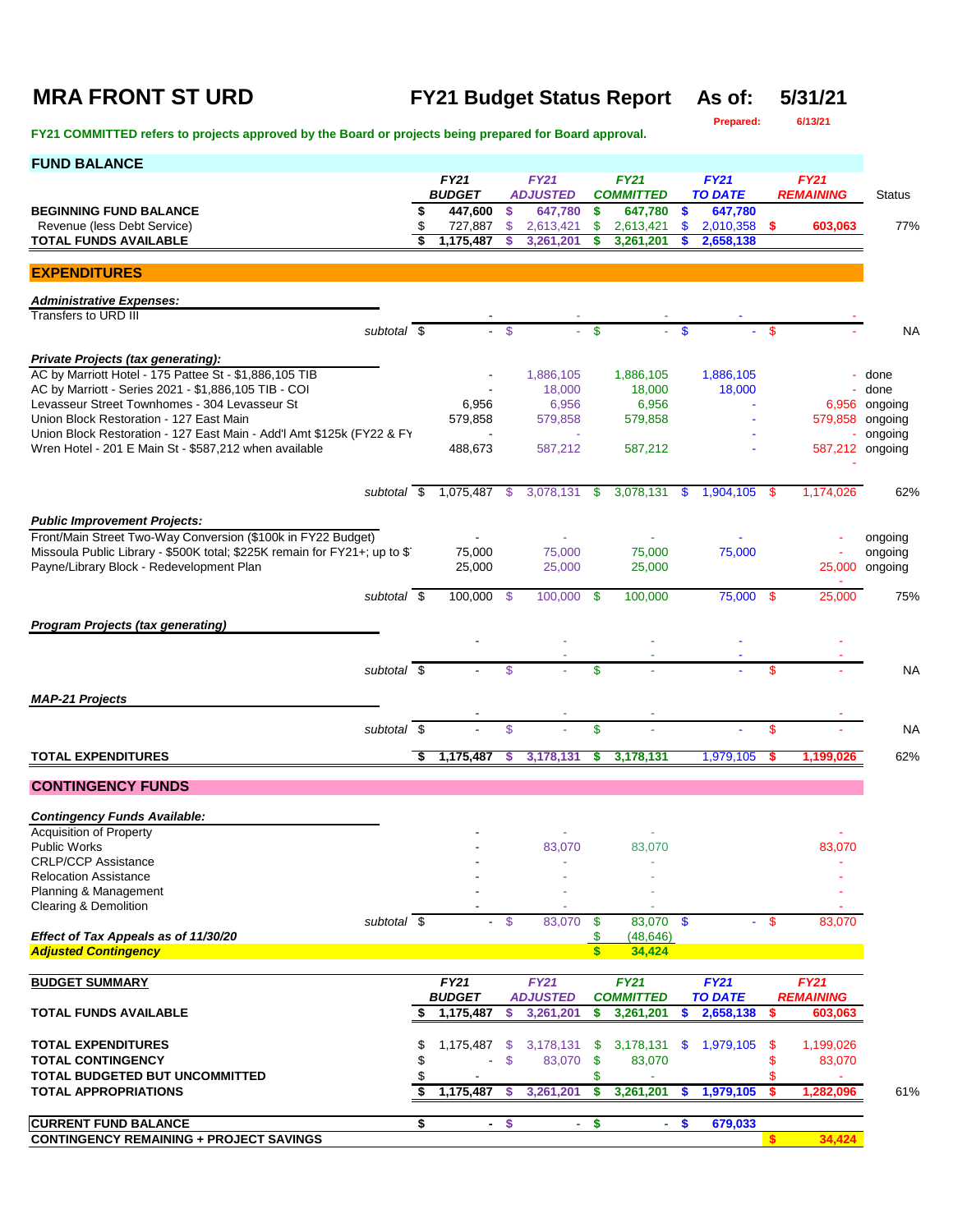## **MRA URD II FY21 Budget Status Report As of: 5/31/21**

**Prepared: 6/12/21**

| <b>FUND BALANCE</b>                                                                                             |                          |     |                               |                |                                 |                           |                                    |               |                               |                |                                 |                    |
|-----------------------------------------------------------------------------------------------------------------|--------------------------|-----|-------------------------------|----------------|---------------------------------|---------------------------|------------------------------------|---------------|-------------------------------|----------------|---------------------------------|--------------------|
|                                                                                                                 |                          |     | <b>FY21</b><br><b>BUDGET</b>  |                | <b>FY21</b><br><b>ADJUSTED</b>  |                           | <b>FY21</b><br><b>COMMITTED</b>    |               | <b>FY21</b><br><b>TO DATE</b> |                | <b>FY21</b><br><b>REMAINING</b> | <b>Status</b>      |
| <b>BEGINNING FUND BALANCE</b>                                                                                   |                          |     | 2,400,000                     | \$             | 2,218,789                       | \$                        | 2,218,789                          |               | 2,218,789                     |                |                                 |                    |
| Revenue (less Debt Service)                                                                                     |                          | \$  | 2,792,894                     | \$             | 2,794,009                       | \$                        | 2,794,009                          |               | 1,327,964                     | \$.            | 1,466,045                       | 48%                |
| <b>TOTAL FUNDS AVAILABLE</b>                                                                                    |                          | \$  | 5,192,894                     | -S             | 5,012,798                       | -S                        | 5,012,798                          |               | 3,546,753                     |                |                                 |                    |
| <b>EXPENDITURES</b>                                                                                             |                          |     |                               |                |                                 |                           |                                    |               |                               |                |                                 |                    |
| <b>Administrative Expenses:</b>                                                                                 |                          |     |                               |                |                                 |                           |                                    |               |                               |                |                                 |                    |
| <b>Transfers to URD III</b>                                                                                     |                          |     | 150,000                       |                | 150,000                         |                           | 150,000                            |               |                               |                | 150,000 pending                 |                    |
|                                                                                                                 | subtotal $\overline{\$}$ |     | $150,000$ \$                  |                | $150,000$ \$                    |                           | $150,000$ \$                       |               |                               | - \$           | 150,000                         | <b>NA</b>          |
| <b>Private Projects (tax generating):</b>                                                                       |                          |     |                               |                |                                 |                           |                                    |               |                               |                |                                 |                    |
| 1901 Maple Street - MSJ Properties Housing<br>Blackfoot River Outfitters - 225 N Russell Street                 |                          |     | 69,885<br>80,582              |                | 69,885<br>80,582                |                           | 69,885<br>80,582                   |               | 75,320                        |                | 69,885<br>5,263                 | ongoing<br>done    |
| Burton Street Apartments - 525 Burton Street                                                                    |                          |     | 123,994                       |                | 123,994                         |                           | 123,994                            |               | $\sim$                        |                | 123,994                         | ongoing            |
| DJ&A Office Building - 2000 Maple Street                                                                        |                          |     | 301,432                       |                | 301,432                         |                           | 301,432                            |               |                               |                | 301,432                         | ongoing            |
| Ponderosa Village - 1029 West Pine Street<br>Sentinel Property Medical Offices - 1900 West Broadway             |                          |     | 96,000<br>1,170,611           |                | 96,000<br>1,170,611             |                           | 96,000<br>1,170,611                |               |                               |                | 96,000<br>1,170,611             | ongoing<br>ongoing |
|                                                                                                                 |                          |     |                               |                |                                 |                           |                                    |               |                               |                |                                 |                    |
|                                                                                                                 | subtotal \$              |     | 1,842,504                     | $\mathfrak{S}$ | 1,842,504                       | \$                        | $1,842,504$ \$                     |               | 75,320                        | $\mathfrak{S}$ | 1,767,185                       | 4%                 |
|                                                                                                                 |                          |     |                               |                |                                 |                           |                                    |               |                               |                |                                 |                    |
| <b>Public Improvement Projects:</b>                                                                             |                          |     |                               |                |                                 |                           |                                    |               |                               |                |                                 |                    |
| <b>Clark Fork Bank Stabilization</b><br>County Elections Complex - 140 North Russell                            |                          |     |                               |                | 2,035<br>726,334                |                           | 2,035<br>726,334                   |               | 2,035                         |                | 726,334                         | ongoing<br>ongoing |
| Housing Policy Implementation - \$10K/yr (FY20, FY21, FY22)                                                     |                          |     | 10,000                        |                | 10,000                          |                           | 10,000                             |               | 10,000                        |                |                                 | ongoing            |
| <b>Legal Services</b>                                                                                           |                          |     | 10,000                        |                | 10,000                          |                           |                                    |               |                               |                | 10,000                          | set aside          |
| Missoula Food Bank & Community Center - PHC Satelite Clinic                                                     |                          |     | 433,840                       |                | 433,840                         |                           | 433,840                            |               | 385,322                       |                | 48,518                          | done               |
| Police Facility - 101 North Catlin - FY18 Purchase/Renovations (\$250K/yr FY19                                  |                          |     | 250,000                       |                | 250,000                         |                           | 250,000                            |               |                               |                | 250,000                         | ongoing            |
| Police Facility - 101 North Catlin - FY21 Renovations (showers, changing area,                                  |                          |     |                               |                | 233,718                         |                           | 233,718                            |               |                               |                | 233,718                         | ongoing            |
| Sidewalks - 2nd & 3rd Street - Construction                                                                     |                          |     | 462,202                       |                | 234,604                         |                           | 234,604                            |               | 223,331                       |                | 11,273                          | ongoing            |
| Sidewalks - 2nd & 3rd Street - Design, Engineering, Const. Admin<br>Sidewalks - 2nd & 3rd Street - MRL Crossing |                          |     |                               |                | 22,926<br>5,742                 |                           | 22,926<br>5,742                    |               | 21,835                        |                | 1,092<br>5,742                  | ongoing<br>ongoing |
| Sidewalks - Inez, 1st & 2nd Streets - Construction                                                              |                          |     | 450,000                       |                | 468,000                         |                           | 468,000                            |               |                               |                | 468,000 ongoing                 |                    |
| Sidewalks - Inez, 1st & 2nd Streets - Design, Engineering, Const. Admin                                         |                          |     | $\blacksquare$                |                | 130,082                         |                           | 130,082                            |               | 84,450                        |                |                                 | 45,632 ongoing     |
| Silver Park - Public Art - "Perseverance" Lighting                                                              |                          |     | 7,476                         |                | 7,476                           |                           | 7,476                              |               |                               |                |                                 | 7,476 ongoing      |
| Sleepy Inn - 1427 West Broadway - Fence Installation                                                            |                          |     |                               |                | 2,650                           |                           | 2,650                              |               | 2,650                         |                |                                 | done               |
| <b>Trinity Apartments - Mullan Site</b>                                                                         |                          |     |                               |                | 53,256                          |                           | 53,256                             |               |                               |                | 53,256                          | ongoing            |
| West Broadway Master Plan<br>YWCA Expansion - 1800 S 3rd St W                                                   |                          |     | 142,404                       |                | 65,000<br>142,404               |                           | 65,000<br>142,404                  |               | 40,000                        |                | 25,000<br>142,404 ongoing       | done               |
|                                                                                                                 |                          |     |                               |                |                                 |                           |                                    |               |                               |                |                                 |                    |
|                                                                                                                 | subtotal \$              |     | 1,765,922                     | - \$           | 2,798,067 \$                    |                           | 2,788,067 \$                       |               | 769,622                       |                | 2,028,445                       | 28%                |
| Program (CCP/CRLP/FIP) Projects (tax generating)                                                                |                          |     |                               |                |                                 |                           |                                    |               |                               |                |                                 |                    |
|                                                                                                                 |                          |     |                               |                |                                 |                           |                                    |               |                               |                |                                 |                    |
| <b>Unidentified Program Projects</b>                                                                            |                          |     |                               |                |                                 |                           |                                    |               |                               |                |                                 |                    |
|                                                                                                                 | subtotal \$              |     |                               | \$             |                                 | \$                        |                                    |               |                               | \$             |                                 | <b>NA</b>          |
| <b>Federally Assisted Projects</b>                                                                              |                          |     |                               |                |                                 |                           |                                    |               |                               |                |                                 |                    |
|                                                                                                                 |                          |     |                               |                |                                 |                           |                                    |               |                               |                |                                 |                    |
|                                                                                                                 | subtotal \$              |     |                               | \$             |                                 | \$                        |                                    |               |                               | \$             |                                 | <b>NA</b>          |
| <b>TOTAL EXPENDITURES</b>                                                                                       |                          | S.  | 3,758,426                     | $\mathbf{\$}$  | 4,790,571                       | $\boldsymbol{\mathsf{s}}$ | 4,780,571                          | $\sqrt[6]{3}$ | 844,941                       | \$.            | 3,945,630                       | 18%                |
| <b>CONTINGENCY FUNDS</b>                                                                                        |                          |     |                               |                |                                 |                           |                                    |               |                               |                |                                 |                    |
| <b>Contingency Funds Available:</b>                                                                             |                          |     |                               |                |                                 |                           |                                    |               |                               |                |                                 |                    |
| <b>Acquisition of Property</b>                                                                                  |                          |     | 100,000                       |                | 100,000                         |                           | 100,000                            |               |                               |                | 100,000                         |                    |
| <b>Public Works</b>                                                                                             |                          |     | 1,134,468                     |                | 22,227                          |                           | 22,227                             |               |                               |                | 22,227                          |                    |
| <b>CRLP/CCP Assistance</b>                                                                                      |                          |     |                               |                |                                 |                           |                                    |               |                               |                |                                 |                    |
| <b>Relocation Assistance</b>                                                                                    |                          |     |                               |                |                                 |                           |                                    |               |                               |                |                                 |                    |
| Planning & Management<br><b>Clearing &amp; Demolition</b>                                                       |                          |     | 100,000<br>100,000            |                | 100,000                         |                           | 100,000                            |               |                               |                | 100,000                         |                    |
|                                                                                                                 | subtotal $\overline{\$}$ |     | $1,434,468$ \$                |                | 222,227                         | -\$                       | $222,227$ \$                       |               |                               | - \$           | 222,227                         |                    |
| Effect of Tax Appeals as of 11/30/20                                                                            |                          |     |                               |                |                                 |                           |                                    |               |                               |                |                                 |                    |
| <b>Adjusted Contingency</b>                                                                                     |                          |     |                               |                |                                 | <b>S</b>                  | 222,227                            |               |                               |                |                                 |                    |
| <b>BUDGET SUMMARY</b>                                                                                           |                          |     | <b>FY21</b>                   |                | <b>FY21</b>                     |                           | <b>FY21</b>                        |               | <b>FY21</b>                   |                | <b>FY21</b>                     |                    |
| <b>TOTAL FUNDS AVAILABLE</b>                                                                                    |                          |     | <b>BUDGET</b><br>5,192,894 \$ |                | <b>ADJUSTED</b><br>5,012,798 \$ |                           | <b>COMMITTED</b><br>$5,012,798$ \$ |               | <b>TO DATE</b><br>3,546,753   |                | <b>REMAINING</b><br>1,466,045   |                    |
|                                                                                                                 |                          |     |                               |                |                                 |                           |                                    |               |                               |                |                                 |                    |
| <b>TOTAL EXPENDITURES</b>                                                                                       |                          |     | $3,758,426$ \$                |                | 4,790,571 \$                    |                           | 4,780,571 \$                       |               | 844,941                       | -S             | 3,935,630                       |                    |
| <b>TOTAL CONTINGENCY</b><br>TOTAL BUDGETED BUT UNCOMMITTED                                                      |                          | S   | 1,434,468 \$                  |                | $222,227$ \$                    |                           | 222,227<br>10,000                  |               |                               | \$             | 222,227<br>10,000               |                    |
| <b>TOTAL APPROPRIATIONS</b>                                                                                     |                          | - 5 | 5,192,894 \$                  |                | 5,012,798                       | - \$                      | 5,012,798 \$                       |               | 844,941                       |                | 4,167,857                       | 17%                |
|                                                                                                                 |                          |     |                               |                |                                 |                           |                                    |               |                               |                |                                 |                    |
| <b>CURRENT FUND BALANCE</b>                                                                                     |                          | \$  |                               | $-$ \$         |                                 | $-$ \$                    | $\sim$                             | $\sqrt[3]{3}$ | 2,701,811                     |                | <b>Adj. Contingency</b>         |                    |
| Less Long Term Receivables (MWC Notes) not readily available for projects                                       |                          |     |                               |                |                                 |                           |                                    | S             | (400, 665)                    |                | (178, 438)                      |                    |
| <b>ADJUSTED FUND BALANCE</b><br><b>CONTINGENCY + PROJECT SAVINGS - MWC NOTES</b>                                |                          |     |                               |                |                                 |                           |                                    |               | \$2,301,147                   |                |                                 |                    |
|                                                                                                                 |                          |     |                               |                |                                 |                           |                                    |               |                               |                | (99, 658)                       |                    |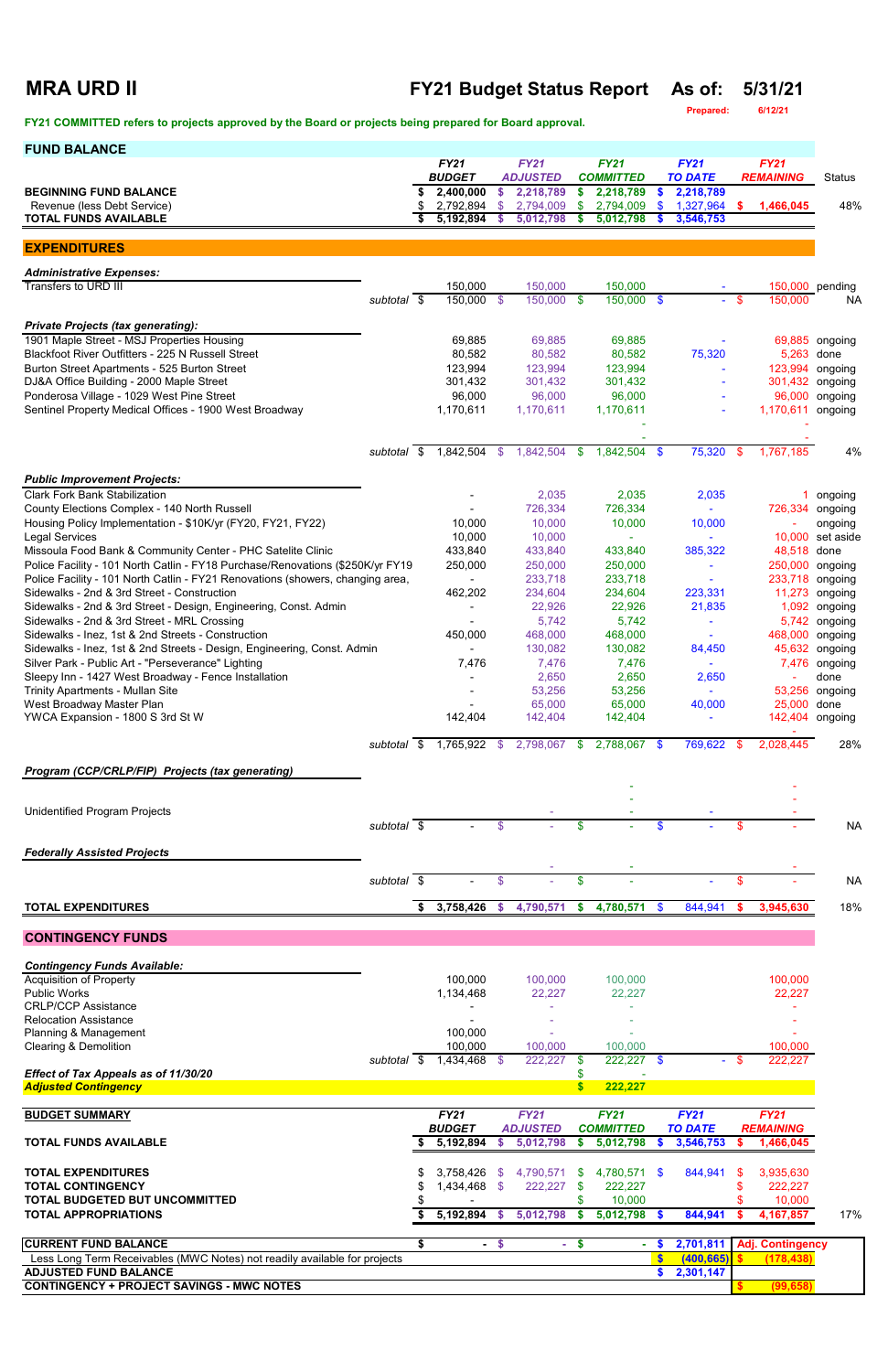## **MRA URD III FY21 Budget Status Report As of: 5/31/21**

**Prepared: 6/13/21**

| <b>FUND BALANCE</b>                                                                                                                |             |      |                              |        |                                |                    |                                 |                           |                               |             |                                 | <b>Status</b>                    |
|------------------------------------------------------------------------------------------------------------------------------------|-------------|------|------------------------------|--------|--------------------------------|--------------------|---------------------------------|---------------------------|-------------------------------|-------------|---------------------------------|----------------------------------|
|                                                                                                                                    |             |      | <b>FY21</b><br><b>BUDGET</b> |        | <b>FY21</b><br><b>ADJUSTED</b> |                    | <b>FY21</b><br><b>COMMITTED</b> |                           | <b>FY21</b><br><b>TO DATE</b> |             | <b>FY21</b><br><b>REMAINING</b> | %                                |
| <b>BEGINNING FUND BALANCE</b><br>Revenue (less Debt Service)                                                                       |             |      | 3,054,135<br>4,259,504 \$    | - \$   | 3,724,045<br>4,508,036         | \$<br>\$           | 3,724,045<br>4,508,036          | \$<br>$\mathbf{\$}$       | 3,724,045<br>1,340,805        | s.          | 3,167,231 30%                   |                                  |
| <b>TOTAL FUNDS AVAILABLE</b>                                                                                                       |             |      | 7,313,639                    | - \$   | 8,232,081                      | s.                 | 8,232,081                       |                           | 5,064,850                     |             |                                 |                                  |
| <b>EXPENDITURES</b>                                                                                                                |             |      |                              |        |                                |                    |                                 |                           |                               |             |                                 |                                  |
| <b>Administrative Expenses:</b>                                                                                                    |             |      |                              |        |                                |                    |                                 |                           |                               |             |                                 |                                  |
| <b>Personnel Services</b>                                                                                                          |             |      | 660,538                      |        | 660,538                        |                    | 660,538                         |                           | 589,068                       |             | 71,470                          |                                  |
| Supplies<br><b>Purchased Services</b>                                                                                              |             |      | 9,126<br>352,200             |        | 9,126<br>352,200               |                    | 9,126<br>352,200                |                           | 2,147<br>176,913              |             | 6,979<br>175,287                |                                  |
| <b>Grants &amp; Contributions</b>                                                                                                  |             |      |                              |        |                                |                    |                                 |                           |                               |             |                                 |                                  |
| <b>Capital Outlay</b>                                                                                                              | subtotal \$ |      | 1,021,864 \$                 |        | 1,021,864 \$                   |                    | 1,021,864 \$                    |                           | 768,128 \$                    |             | 253,736 75%                     |                                  |
| <b>Private Projects (tax generating):</b>                                                                                          |             |      |                              |        |                                |                    |                                 |                           |                               |             |                                 |                                  |
| Aspen Grove Therapy & Wellness                                                                                                     |             |      | 104,200                      |        | 104,200                        |                    | 104,200                         |                           | 97,105                        |             | 7,095 done                      |                                  |
| Horizon Credit Union - 1502 Dearborn Avenue<br>Tremper's Kent Plaza - 1200-1210 West Kent Ave                                      |             |      | 226,100                      |        | 13,607<br>226,100              |                    | 13,607<br>226,100               |                           | 171,495                       |             |                                 | 13,607 ongoing<br>54,605 ongoing |
|                                                                                                                                    |             |      |                              |        |                                |                    |                                 |                           |                               |             |                                 |                                  |
|                                                                                                                                    | subtotal \$ |      | $330,300$ \$                 |        | 343,907 \$                     |                    | 343,907 \$                      |                           | 268,600 \$                    |             | 75,307 78%                      |                                  |
| <b>Public Improvement Projects:</b>                                                                                                |             |      |                              |        |                                |                    |                                 |                           |                               |             |                                 |                                  |
| Brooks Street Corridor - TOD Infrastructure Study<br>Housing Policy Implementation - \$10K/yr (FY20, FY21, FY22)                   |             |      | 60,045<br>10,000             |        | 60,045<br>10,000               |                    | 60,045<br>10,000                |                           | 9,361<br>10,000               |             |                                 | 50,684 ongoing<br>- ongoing      |
| Legal Services                                                                                                                     |             |      | 10,000                       |        | 10,000                         |                    |                                 |                           |                               |             |                                 | 10,000 set aside                 |
| Mary Avenue West - Bond - Street Trees<br>Missoula County Fairgrounds - 1101 South Avenue West                                     |             |      | 13,474<br>1,155,500          |        | 13,474<br>1,155,500            |                    | 13,474<br>1,155,500             |                           |                               |             | 1,155,500 ongoing               | 13,474 ongoing                   |
| <b>MRA Communication Plan</b><br>MRL Bond - Remaining to Transfer to DS                                                            |             |      | 141,709                      |        | 56,500<br>141,709              |                    | 56,500<br>141,709               |                           | 77,900                        |             | 63,809 done                     | 56,500 ongoing                   |
| MRL Property - 1835 North Avenue - Building Deconstruction                                                                         |             |      |                              |        | 24,800                         |                    | 24,800                          |                           |                               |             |                                 | 24,800 ongoing                   |
| MRL Property - 1919 North Avenue (SHEC) - Building Acquisition<br>MRL Property - Voluntary Cleanup Plan - Environmental Assessment |             |      |                              |        | 46,500<br>36,000               |                    | 46,500<br>36,000                |                           | 46,500                        |             | 36,000                          | - done<br>ongoing                |
| Sidewalks - URD III Northern - Phase 1 - Construction<br>Sidewalks - URD III Northern - Phase 1 - Design/Eng/Const. Admin          |             |      | 271,498<br>31,727            |        | 271,498<br>26,363              |                    | 271,498<br>26,363               |                           | 256,534<br>27,912             |             | 14,964 done<br>$(1,549)$ done   |                                  |
| Sidewalks - URD III Northern - Phase 2 - Construction                                                                              |             |      | 510,000                      |        | 473,145                        |                    | 473,145                         |                           |                               |             |                                 | 473,145 ongoing                  |
| Sidewalks - URD III Northern - Phase 2 - Design/Eng/Const. Admin<br>South Reserve Pedestrian Bridge - Upgrades                     |             |      |                              |        | 56,600<br>30,150               |                    | 56,600<br>30,150                |                           | 17,919<br>30,150              |             |                                 | 38,681 ongoing<br>done           |
| <b>Street Trees</b>                                                                                                                |             |      | 6,610                        |        | 6,610                          |                    | 6,610                           |                           |                               |             |                                 | 6,610 ongoing                    |
|                                                                                                                                    | subtotal \$ |      | 2,210,563 \$                 |        | 2,418,894 \$                   |                    | $2,408,894$ \$                  |                           | 476,276 \$                    |             | 1,942,618 20%                   |                                  |
| <b>Façade Improvement Program Projects (tax generating)</b>                                                                        |             |      |                              |        |                                |                    |                                 |                           |                               |             |                                 |                                  |
| <b>Uncommitted Program Funds</b>                                                                                                   |             |      |                              |        |                                |                    |                                 |                           |                               |             |                                 |                                  |
| 3100 Brooks Street - Align Properties LLC<br>Aspen Grove Therapy & Wellness                                                        |             |      | 50,000                       |        | 50,000<br>50,000               |                    | 50,000<br>50,000                |                           | 50,000                        |             |                                 | 50,000 ongoing<br>- done         |
| Horizon Credit Union - 1502 Dearborn Avenue<br>The Dram Shop Central - 2700 Paxson Street                                          |             |      | 50,000                       |        | 50,000<br>50,000               |                    | 50,000<br>50,000                |                           | 50,000                        |             |                                 | 50,000 ongoing<br>done           |
| Tremper's Kent Plaza - 1200-1210 West Kent Ave                                                                                     |             |      | 150,000                      |        | 150,000                        |                    | 150,000                         |                           | 150,000                       |             |                                 | done                             |
|                                                                                                                                    | subtotal \$ |      | $250,000$ \$                 |        | $350,000$ \$                   |                    | $350,000$ \$                    |                           | $250,000$ \$                  |             | 100,000 71%                     |                                  |
| <b>Federally Assisted Projects</b>                                                                                                 |             |      |                              |        |                                |                    |                                 |                           |                               |             |                                 |                                  |
| None                                                                                                                               |             |      | $\sim$                       |        | $\sim$                         |                    | $\sim$                          |                           |                               |             |                                 |                                  |
|                                                                                                                                    | subtotal \$ |      |                              | $-$ \$ |                                | $-$ \$             |                                 | $-$ \$                    | $\mathbf{r}$                  | \$          |                                 |                                  |
| <b>TOTAL EXPENDITURES</b>                                                                                                          |             | \$   | 3,812,727 \$                 |        | 4,134,665                      | \$                 | 4,124,665                       | $\boldsymbol{\mathsf{s}}$ | 1,763,004                     | \$          | 2,371,661 43%                   |                                  |
| <b>CONTINGENCY FUNDS</b>                                                                                                           |             |      |                              |        |                                |                    |                                 |                           |                               |             |                                 |                                  |
| <b>Contingency Funds Available:</b>                                                                                                |             |      |                              |        |                                |                    |                                 |                           |                               |             |                                 |                                  |
| Admin Year-End Set Aside                                                                                                           |             |      | 500,000                      |        | 500,000                        |                    | 500,000                         |                           |                               |             | 500,000                         |                                  |
| <b>Acquisition of Property</b>                                                                                                     |             |      | 100,000                      |        | 100,000                        |                    | 100,000                         |                           |                               |             | 100,000                         |                                  |
| <b>Public Works</b><br><b>MRA Programs</b>                                                                                         |             |      | 2,700,912                    |        | 3,297,416                      |                    | 3,297,416                       |                           |                               |             | 3,297,416                       |                                  |
| <b>Relocation Assistance</b>                                                                                                       |             |      |                              |        |                                |                    |                                 |                           |                               |             |                                 |                                  |
| Planning & Management<br><b>Clearing &amp; Demolition</b>                                                                          |             |      | 100,000<br>100,000           |        | 100,000<br>100,000             |                    | 100,000<br>100,000              |                           |                               |             | 100,000<br>100,000              |                                  |
|                                                                                                                                    | subtotal    | - \$ | 3,000,912                    | - \$   | 3,597,416                      | \$.                | 3,597,416 \$                    |                           |                               |             | 3,597,416                       |                                  |
| Effect of Tax Appeals as of 11/30/20<br><b>Adjusted Contingency</b>                                                                |             |      |                              |        |                                | \$<br>$\mathbf{s}$ | (2,613)<br>3,594,803            |                           |                               |             |                                 |                                  |
| <b>BUDGET SUMMARY</b>                                                                                                              |             |      | <b>FY21</b>                  |        | <b>FY21</b>                    |                    | <b>FY21</b>                     |                           | <b>FY21</b>                   |             | <b>FY21</b>                     |                                  |
|                                                                                                                                    |             |      | <b>BUDGET</b>                |        | <b>ADJUSTED</b>                |                    | <b>COMMITTED</b>                |                           | <b>TO DATE</b>                |             | <b>REMAINING</b>                |                                  |
| <b>TOTAL FUNDS AVAILABLE</b>                                                                                                       |             | P    | 7,313,639 \$                 |        | 8,232,081                      | -S                 | $8,232,081$ \$                  |                           | 5,064,850                     | \$.         | 3, 167, 231                     |                                  |
| <b>TOTAL EXPENDITURES</b><br><b>TOTAL ADMIN SET ASIDE</b>                                                                          |             |      | 3,812,727 \$<br>500,000 \$   |        | 4,134,665 \$<br>500,000 \$     |                    | 4,124,665 \$<br>$500,000$ \$    |                           | 1,763,004                     | - \$<br>\$. | 2,361,661<br>500,000            |                                  |
| <b>TOTAL CONTINGENCY</b>                                                                                                           |             |      | 3,000,912 \$                 |        | 3,597,416                      | \$                 | 3,597,416                       |                           |                               |             | 3,597,416                       |                                  |
| TOTAL BUDGETED BUT UNCOMMITTED<br><b>TOTAL BUDGET</b>                                                                              |             |      | 7,313,639 \$                 |        | 8,232,081                      | \$<br>-S           | 10,000<br>8,232,081 \$          |                           | 1,763,004                     |             | 10,000<br>6,469,077 21%         |                                  |
| <b>CURRENT FUND BALANCE</b>                                                                                                        |             |      | $\sim$                       | \$.    |                                | \$                 | ÷.                              |                           | 3,301,846                     |             | <b>Adj. Contingency</b>         |                                  |
| Less Long Term Receivables (MWC Notes & FIP Notes) not readily available for projects                                              |             |      |                              |        |                                |                    |                                 | \$                        | (198, 605)                    |             | 3,396,199                       |                                  |
| <b>ADJUSTED FUND BALANCE</b><br><b>CONTINGENCY + PROJECT SAVINGS - NOTES RECEIVABLE</b>                                            |             |      |                              |        |                                |                    |                                 |                           | 3,103,241                     |             | 3,480,517                       |                                  |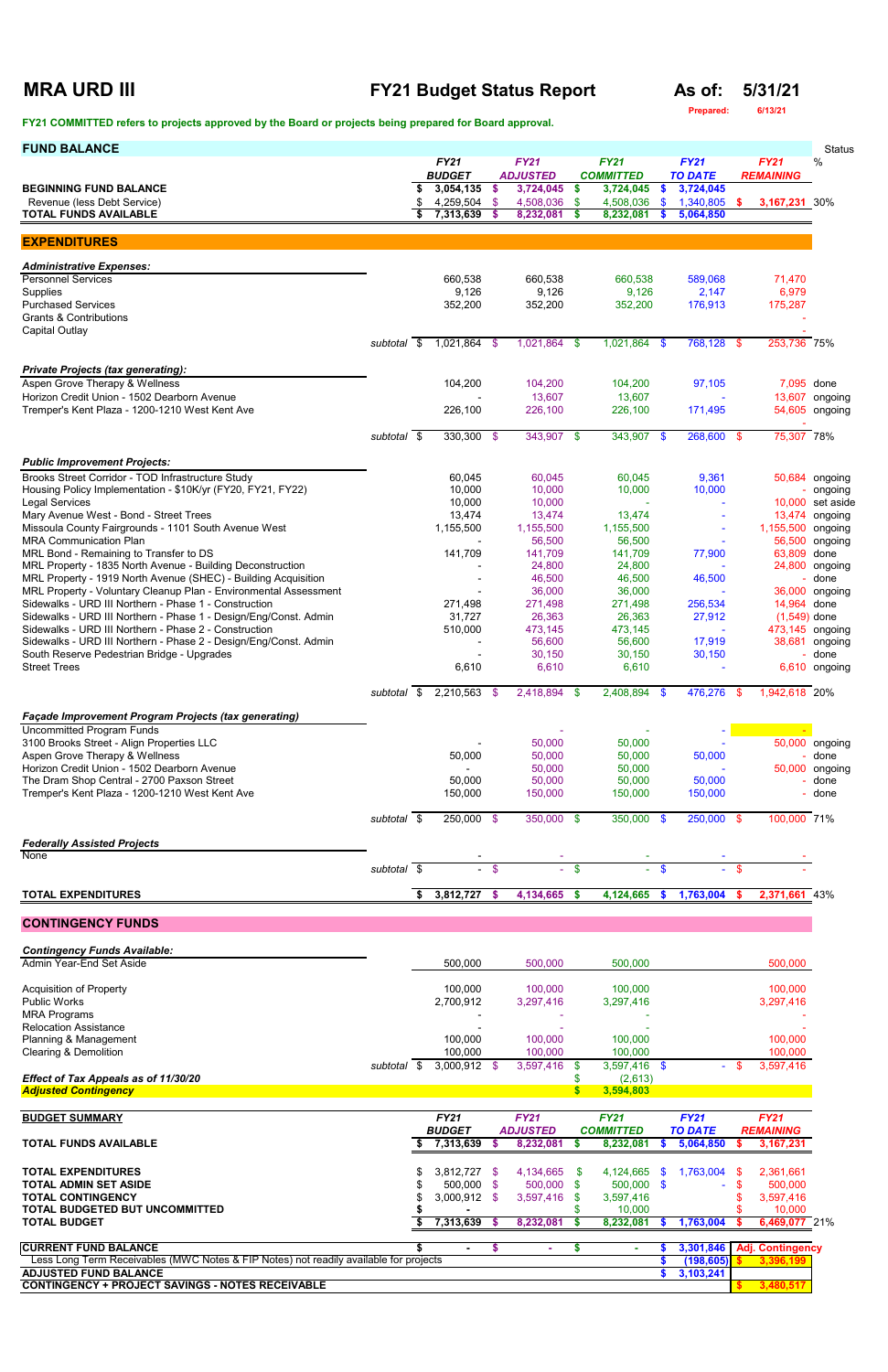### **MRA NORTH RESERVE/SCOTT ST URD FY21 Budget Status Report As of: 5/31/21**

**Prepared: 6/12/21**

| <b>FUND BALANCE</b>                                                                                    |              |    |                              |              |                              |                    |                               |      |                             |    |                             |                           |
|--------------------------------------------------------------------------------------------------------|--------------|----|------------------------------|--------------|------------------------------|--------------------|-------------------------------|------|-----------------------------|----|-----------------------------|---------------------------|
|                                                                                                        |              |    | <b>FY21</b>                  |              | <b>FY21</b>                  |                    | <b>FY21</b>                   |      | <b>FY21</b>                 |    | <b>FY21</b>                 |                           |
| <b>BEGINNING FUND BALANCE</b>                                                                          |              |    | <b>BUDGET</b><br>\$1,148,357 | $\mathbf{s}$ | <b>ADJUSTED</b><br>1,141,830 | \$                 | <b>COMMITTED</b><br>1,141,830 | s    | <b>TO DATE</b><br>1,141,830 |    | <b>REMAINING</b>            | <b>Status</b>             |
| Revenue (less Debt Service)                                                                            |              | \$ | 7,389,588                    | \$           | 7,398,833                    | \$                 | 7,398,833                     | \$   | 6,534,897                   | -S | 863,936 88%                 |                           |
| <b>TOTAL FUNDS AVAILABLE</b>                                                                           |              | \$ | 8,537,945                    |              | 8,540,663                    | \$                 | 8,540,663                     |      | 7,676,727                   |    |                             |                           |
| <b>EXPENDITURES</b>                                                                                    |              |    |                              |              |                              |                    |                               |      |                             |    |                             |                           |
| <b>Administrative Expenses:</b>                                                                        |              |    |                              |              |                              |                    |                               |      |                             |    |                             |                           |
| Transfers to URD III                                                                                   |              |    | 25,000                       |              | 25,000                       |                    | 25,000                        |      |                             |    |                             | 25,000 pending            |
|                                                                                                        | subtotal \$  |    | 25,000 \$                    |              | 25,000 \$                    |                    | $25,000$ \$                   |      |                             | S  | 25,000 NA                   |                           |
| Private Projects (tax generating):<br>\$723,514 Scott Street Village - Phase II & III - Transfer to DS |              |    |                              |              |                              |                    |                               |      |                             |    |                             |                           |
| Scott Street Property - Development Plan                                                               |              |    | 259,047                      |              | 259,047<br>226,160           |                    | 259,047<br>226,160            |      | 259,047                     |    | 226,160 ongoing             | - done                    |
|                                                                                                        |              |    |                              |              |                              |                    |                               |      |                             |    |                             |                           |
|                                                                                                        | subtotal \$  |    | $259,047$ \$                 |              | 485,207 \$                   |                    | 485,207                       | - \$ | 259,047 \$                  |    | 226,160 53%                 |                           |
| <b>Public Improvement Projects:</b>                                                                    |              |    |                              |              |                              |                    |                               |      |                             |    |                             |                           |
| Housing Policy Implementation - \$10K (FY20, FY21, FY22)                                               |              |    | 10,000                       |              | 10,000                       |                    | 10,000                        |      | 10,000                      |    |                             | ongoing                   |
| Missoula Cemetery - Strategic Plan<br>Public Works - Maintenance Facility Plan                         |              |    | 12,750<br>28,817             |              | 12,750<br>28,817             |                    | 12,750<br>28,817              |      | 12,750<br>a.                |    |                             | ongoing<br>28,817 ongoing |
| Scott Street Property - Series 2020AB Bond - Purchase & Fees                                           |              |    | 6,508,151                    |              | 6,508,151                    |                    | 6,508,151                     |      | 6,508,151                   |    |                             | done                      |
| Scott Street Property - Series 2020AB Bond - COI                                                       |              |    | 63,020                       |              | 63,020                       |                    | 63,020                        |      | 63,212                      |    |                             | $(192)$ done              |
| Scott Street Property - Series 2020AB Bond - Rounding - Transfer to DS                                 |              |    | 1,629                        |              | 1,629                        |                    | 1,629                         |      |                             |    | 1,629                       | ongoing                   |
| Scott Street Property - Feasibility Due Dilligence, Misc                                               |              |    | 23,800                       |              | 23,800                       |                    | 23,800                        |      | 2,027                       |    | 21,773                      | done                      |
| Villagio Housing Project - Otis & Shakespeare                                                          |              |    | 1,339,178                    |              | 1,339,178                    |                    | 1,339,178                     |      | $\blacksquare$              |    | 1,339,178 ongoing           |                           |
|                                                                                                        |              |    | subtotal \$7,987,345         | $^{\circ}$   | 7,987,345                    | - \$               | 7,987,345                     |      | 6,596,140 \$                |    | 1,391,205 83%               |                           |
| <b>Program Projects (tax generating)</b>                                                               |              |    |                              |              |                              |                    |                               |      |                             |    |                             |                           |
|                                                                                                        |              |    |                              |              |                              |                    |                               |      |                             |    |                             |                           |
|                                                                                                        | subtotal \$  |    |                              | \$           |                              | \$                 |                               |      |                             | \$ |                             | <b>NA</b>                 |
|                                                                                                        |              |    |                              |              |                              |                    |                               |      |                             |    |                             |                           |
| <b>TOTAL EXPENDITURES</b>                                                                              |              | \$ | 8,271,392                    | s            | 8,497,552                    | S                  | 8,497,552                     |      | 6,855,187                   | s  | 1,642,365 81%               |                           |
| <b>CONTINGENCY FUNDS</b>                                                                               |              |    |                              |              |                              |                    |                               |      |                             |    |                             |                           |
| <b>Contingency Funds Available:</b>                                                                    |              |    |                              |              |                              |                    |                               |      |                             |    |                             |                           |
| <b>Acquisition of Property</b>                                                                         |              |    |                              |              |                              |                    |                               |      |                             |    |                             |                           |
| <b>Public Works</b><br><b>CRLP/CCP Assistance</b>                                                      |              |    | 216,553                      |              | 43,111                       |                    | 43,111                        |      |                             |    | 43,111                      |                           |
| <b>Relocation Assistance</b>                                                                           |              |    |                              |              |                              |                    |                               |      |                             |    |                             |                           |
| Planning & Management                                                                                  |              |    | 50,000                       |              |                              |                    |                               |      |                             |    |                             |                           |
| Clearing & Demolition                                                                                  |              |    | $\overline{\phantom{a}}$     |              |                              |                    |                               |      |                             |    |                             |                           |
|                                                                                                        | subtotal \\$ |    | 266,553 \$                   |              | 43,111                       | \$                 | 43,111 \$                     |      |                             |    | 43,111                      |                           |
| Effect of Tax Appeals as of 11/30/20<br><b>Adjusted Contingency</b>                                    |              |    |                              |              |                              | \$<br>$\mathsf{s}$ | 43,111                        |      |                             |    |                             |                           |
|                                                                                                        |              |    |                              |              |                              |                    |                               |      |                             |    |                             |                           |
| <b>BUDGET SUMMARY</b>                                                                                  |              |    | <b>FY21</b>                  |              | <b>FY21</b>                  |                    | <b>FY21</b>                   |      | <b>FY21</b>                 |    | <b>FY21</b>                 |                           |
| <b>TOTAL FUNDS AVAILABLE</b>                                                                           |              | S  | <b>BUDGET</b><br>8,537,945   | s            | <b>ADJUSTED</b><br>8,540,663 | \$                 | <b>COMMITTED</b><br>8,540,663 | \$.  | <b>TO DATE</b><br>7,676,727 | s. | <b>REMAINING</b><br>863,936 |                           |
|                                                                                                        |              |    |                              |              |                              |                    |                               |      |                             |    |                             |                           |
| <b>TOTAL EXPENDITURES</b>                                                                              |              | \$ | 8,271,392 \$                 |              | 8,497,552 \$                 |                    | 8,497,552 \$                  |      | 6,855,187                   | \$ | 1,642,365                   |                           |
| <b>TOTAL CONTINGENCY</b>                                                                               |              | \$ | 266,553 \$                   |              | 43,111                       | \$                 | 43,111                        |      |                             | \$ | 43,111                      |                           |
| <b>TOTAL BUDGETED BUT UNCOMMITTED</b>                                                                  |              | \$ |                              |              |                              | \$                 |                               |      |                             | \$ | ÷                           |                           |
| <b>TOTAL APPROPRIATIONS</b>                                                                            |              | \$ | 8,537,945                    | s.           | 8,540,663                    | \$                 | 8,540,663                     | s    | 6,855,187                   | s. | 1,685,476 80%               |                           |
| <b>CURRENT FUND BALANCE</b>                                                                            |              | \$ |                              | $-$ \$       |                              | - \$               | $\blacksquare$                | \$   | 821,540                     |    | <b>Adj. Contingency</b>     |                           |
| Less Long Term Receivables (MWC Notes) not readily available for projects                              |              |    |                              |              |                              |                    |                               | \$   | (74, 608)                   | s. | (31, 497)                   |                           |
| <b>ADJUSTED FUND BALANCE</b>                                                                           |              |    |                              |              |                              |                    |                               | \$   | 746,933                     |    |                             |                           |
| <b>CONTINGENCY + PROJECT SAVINGS - MWC NOTES</b>                                                       |              |    |                              |              |                              |                    |                               |      |                             | s. | (9, 724)                    |                           |